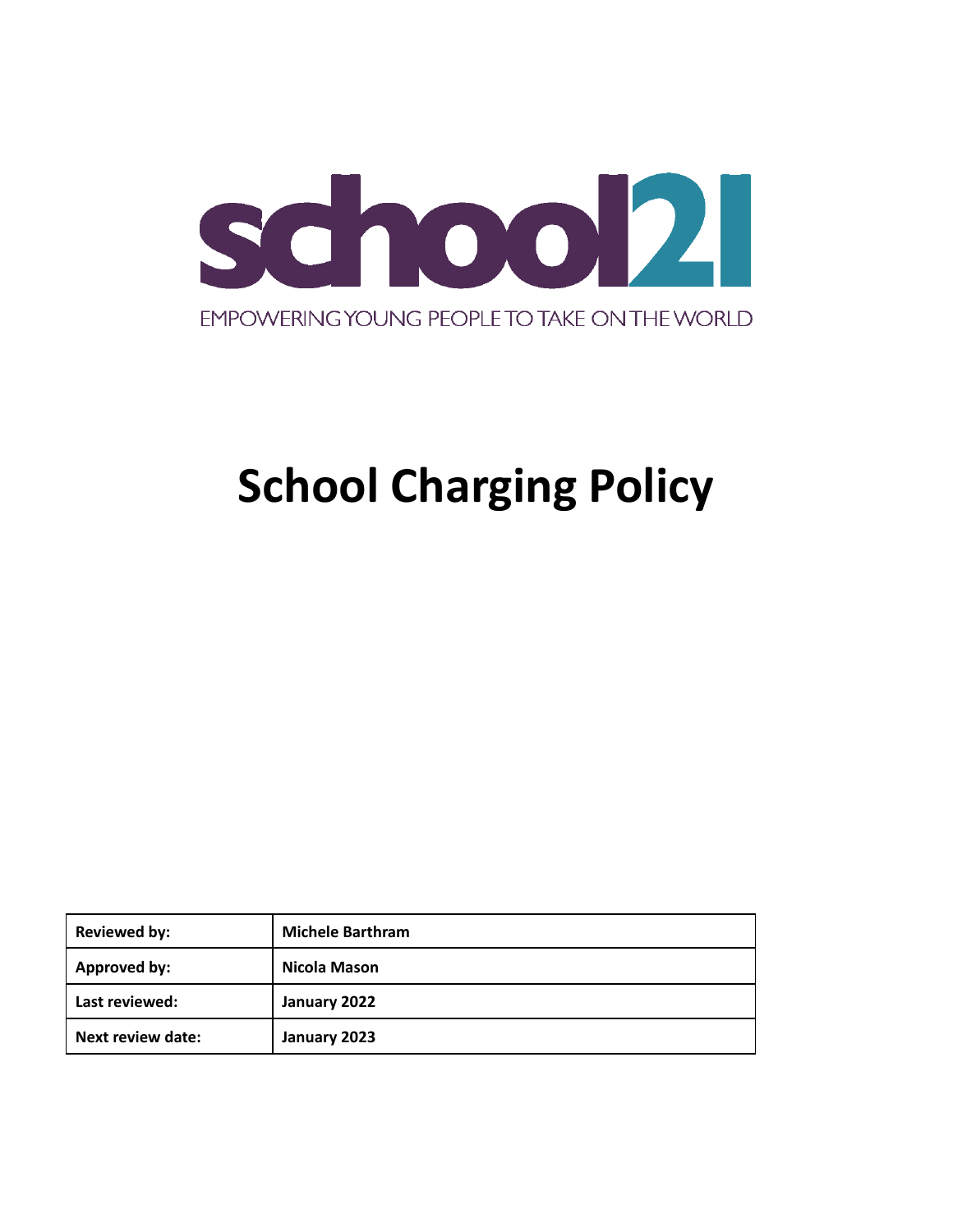# **1.Aims**

Our school aims to:

- Have robust, clear processes in place for charging and remissions
- Clearly set out the types of activity that can be charged for and when charges will be made

# **2. Legislation and guidance**

This policy is based on advice from the Department for Education (DfE) on charging for school [activities](https://www.gov.uk/government/publications/charging-for-school-activities) and the [Education](http://www.legislation.gov.uk/ukpga/1996/56/part/VI/chapter/III) Act 1996, sections 449-462 of which set out the law on charging for school activities in England.Academies are required to comply with this Act through their funding agreements.

# **3. Definitions**

- Charge: a fee payable for specifically defined activities
- Remission: the cancellation of a charge which would normally be payable

## **4. Roles and responsibilities**

## 4.1 The governing board

The governing board has overall responsibility for approving the charging and remissions policy, but can delegate this to a committee, an individual governor or the headteacher. The governing board also has overall responsibility for monitoring the implementation of this policy.

Responsibility for approving the charging and remissions policy has been delegated to the headteacher.

## 4.2 Headteachers

The headteacher is responsible for ensuring staff are familiar with the charging and remissions policy, and that it is being applied consistently.

## 4.3 Staff

Staff are responsible for:

Implementing the charging and remissions policy consistently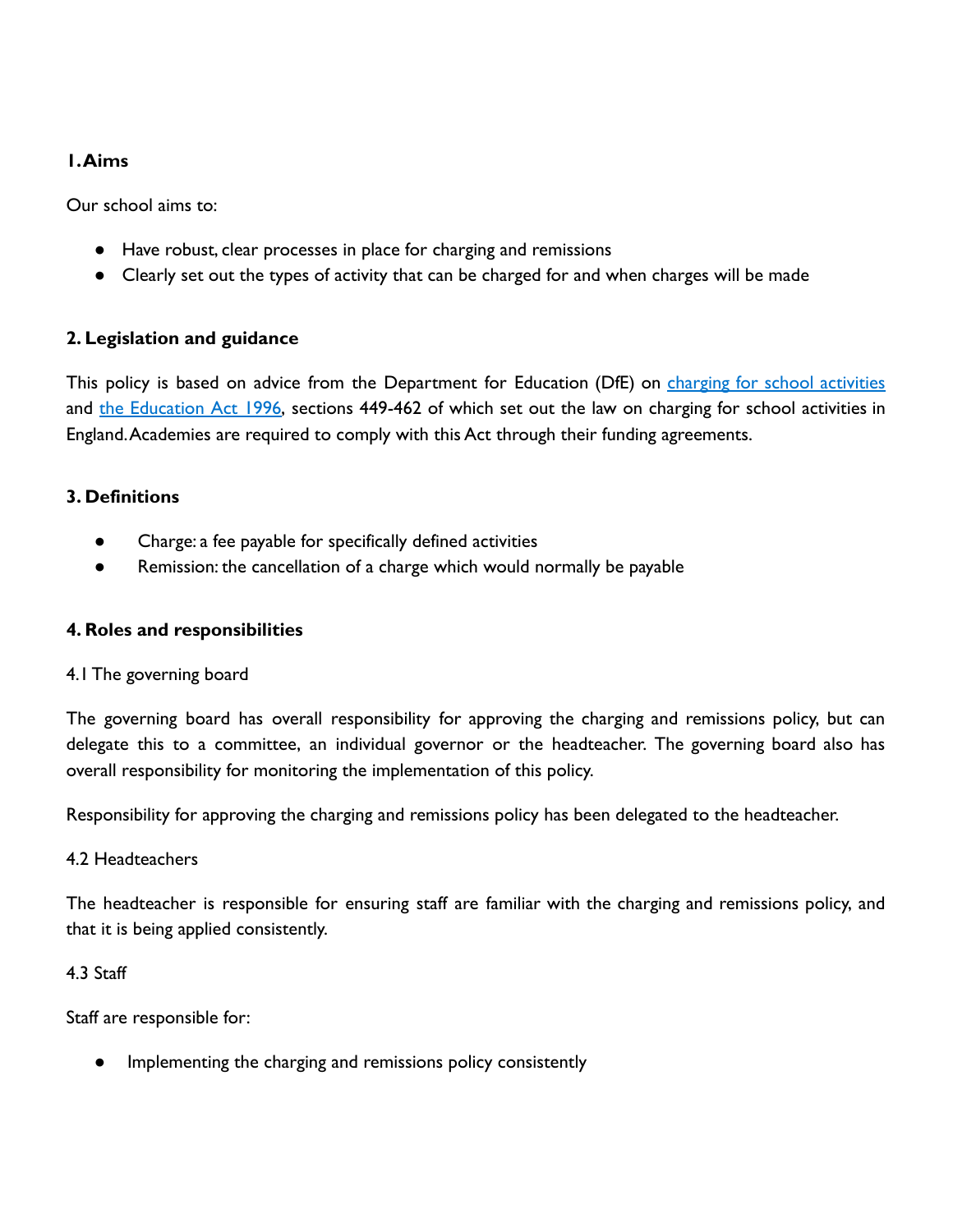Notifying the headteacher of any specific circumstances which they are unsure about or where they are not certain if the policy applies

The school will provide staff with appropriate training in relation to this policy and its implementation.

## 4.4 Parents

Parents are expected to notify staff or the headteacher of any concerns or queries regarding the charging and remissions policy.

## **5.Where charges cannot be made**

Below we set out what we **cannot** charge for:

## 5.1 Education

- Admission applications
- Education provided during school hours (including the supply of any materials, books, instruments or other equipment)
- Education provided outside school hours if it is part of:
	- 1. The national curriculum
	- 2. A syllabus for a prescribed public examination that the pupil is being prepared for at the school
	- 3. Religious education
- Instrumental or vocal tuition, for pupils learning individually or in groups, unless the tuition is provided at the request of the pupil's parent
- Entry for a prescribed public examination if the pupil has been prepared for it at the school
- Examination resit(s) if the pupil is being prepared for the resit(s) at the school
- 5.2 Transport
	- Transporting registered pupils to or from the school premises, where the local authority has a statutory obligation to provide transport
	- Transporting registered pupils to other premises where the governing board or local authority has arranged for pupils to be educated
	- Transport that enables a pupil to meet an examination requirement when he or she has been prepared for that examination at the school
	- Transport provided in connection with an educational visit
- 5.3 Residential visits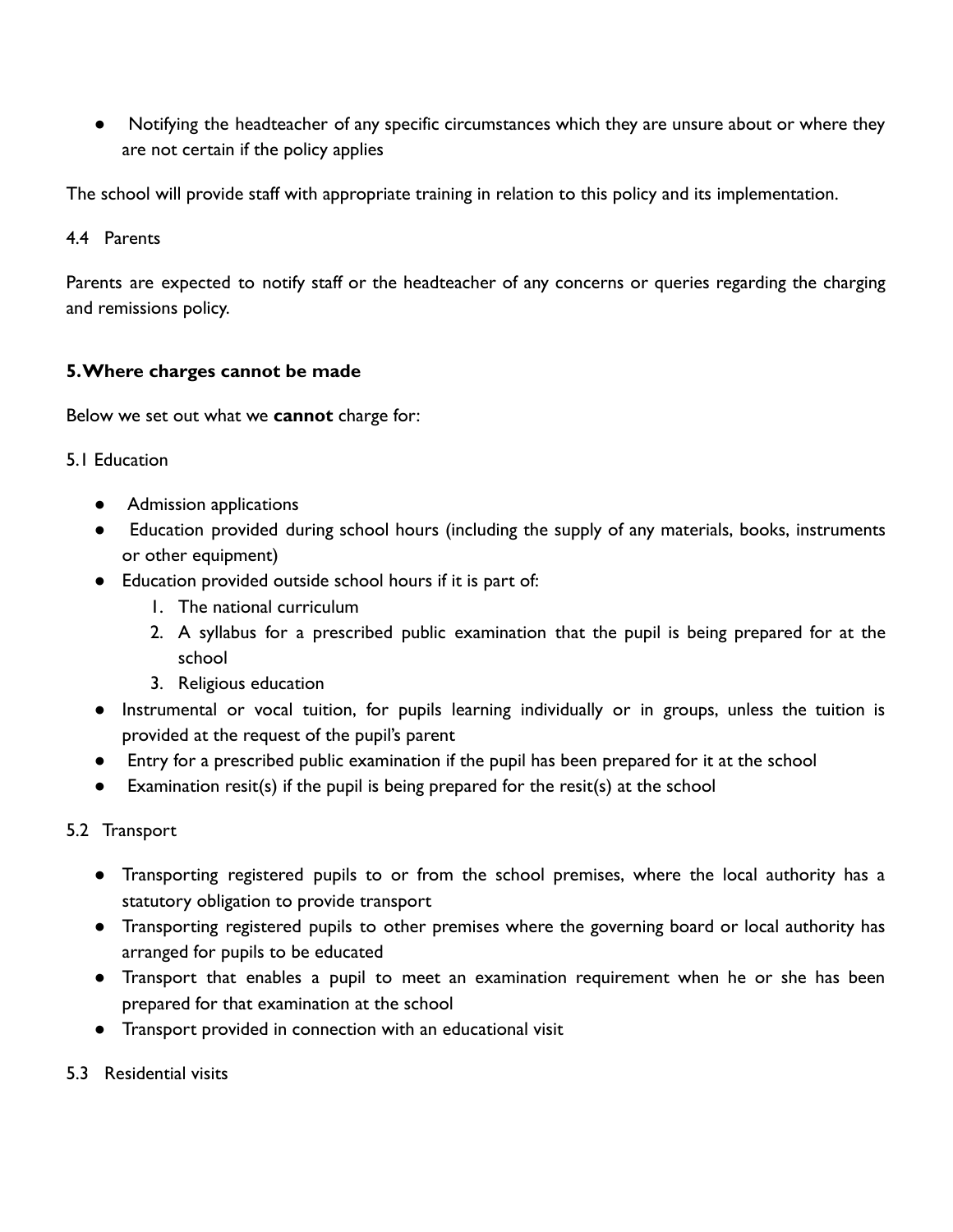- Education provided on any visit that takes place during school hours
- Education provided on any visit that takes place outside school hours if it is part of:
	- 1. The national curriculum
	- 2. A syllabus for a prescribed public examination that the pupil is being prepared for at the school
	- 3. Religious education
	- 4. Supply teachers to cover for those teachers who are absent from school accompanying pupils on a residential visit

## **6.Where charges can be made**

Below we set out what we **can** charge for:

- 6.1 Education
	- Any materials, books, instruments or equipment, where the child's parent wishes him or her to own them
	- Optional extras (see below)
	- Music and vocal tuition, in limited circumstances
	- Certain early years provision
	- Community facilities
	- Examination resit(s) if the pupil is being prepared for the resit(s) at the school **and** the pupil fails, without good reason, to meet any examination requirement for a syllabu
- 6.2 Optional extras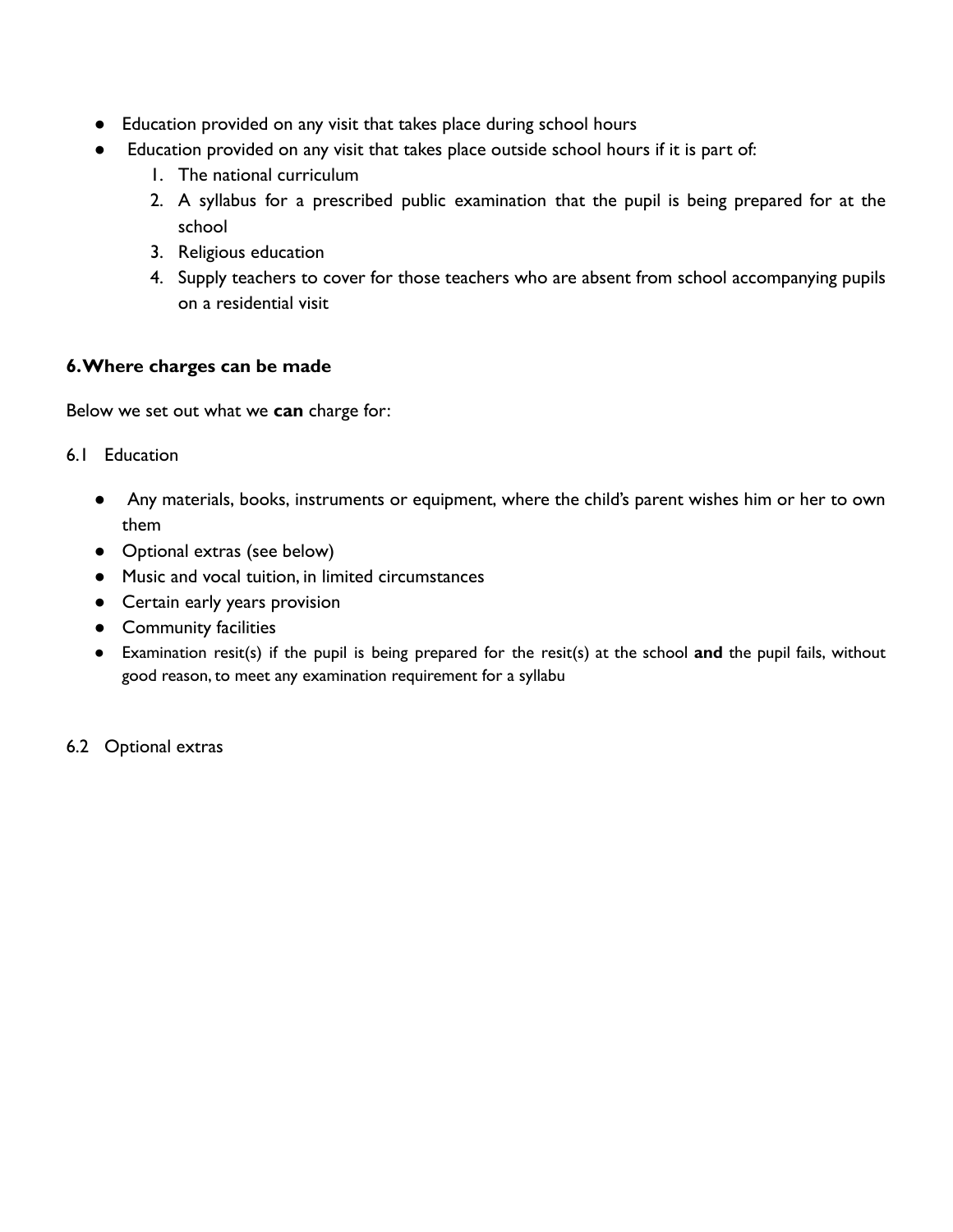We are able to charge for activities known as 'optional extras'. In these cases, schools can charge for providing materials, books, instruments or equipment.The following are optional extras:

- Education provided outside of school time that is not part of:
	- 1. The national curriculum
	- 2. A syllabus for a prescribed public examination that the pupil is being prepared for at the school
	- 3. Religious education
- Examination entry fee(s) if the registered pupil has not been prepared for the examination(s) at the school
- Transport (other than transport that is required to take the pupil to school or to other premises where the local authority or governing board has arranged for the pupil to be provided with education)
- Board and lodging for a pupil on a residential visit
- Extended day services offered to pupils (such as breakfast clubs, after-school clubs, tea and supervised homework sessions)

When calculating the cost of optional extras, an amount may be included in relation to:

- Any materials, books, instruments or equipment provided in connection with the optional extra
- The cost of buildings and accommodation
- Non-teaching staff
- Teaching staff engaged under contracts for services purely to provide an optional extra (including supply teachers engaged specifically to provide the optional extra)
- The cost, or an appropriate proportion of the costs, for teaching staff employed to provide tuition in playing a musical instrument, or vocal tuition, where the tuition is an optional extra

Any charge made in respect of individual pupils will not be greater than the actual cost of providing the optional extra activity, divided equally by the number of pupils participating.

Any charge will not include an element of subsidy for any other pupils who wish to take part in the activity but whose parents are unwilling or unable to pay the full charge.

In cases where a small proportion of the activity takes place during school hours, the charge cannot include the cost of alternative provision for those pupils who do not wish to participate.

Parental agreement is necessary for the provision of an optional extra which is to be charged for.

6.3 Music tuition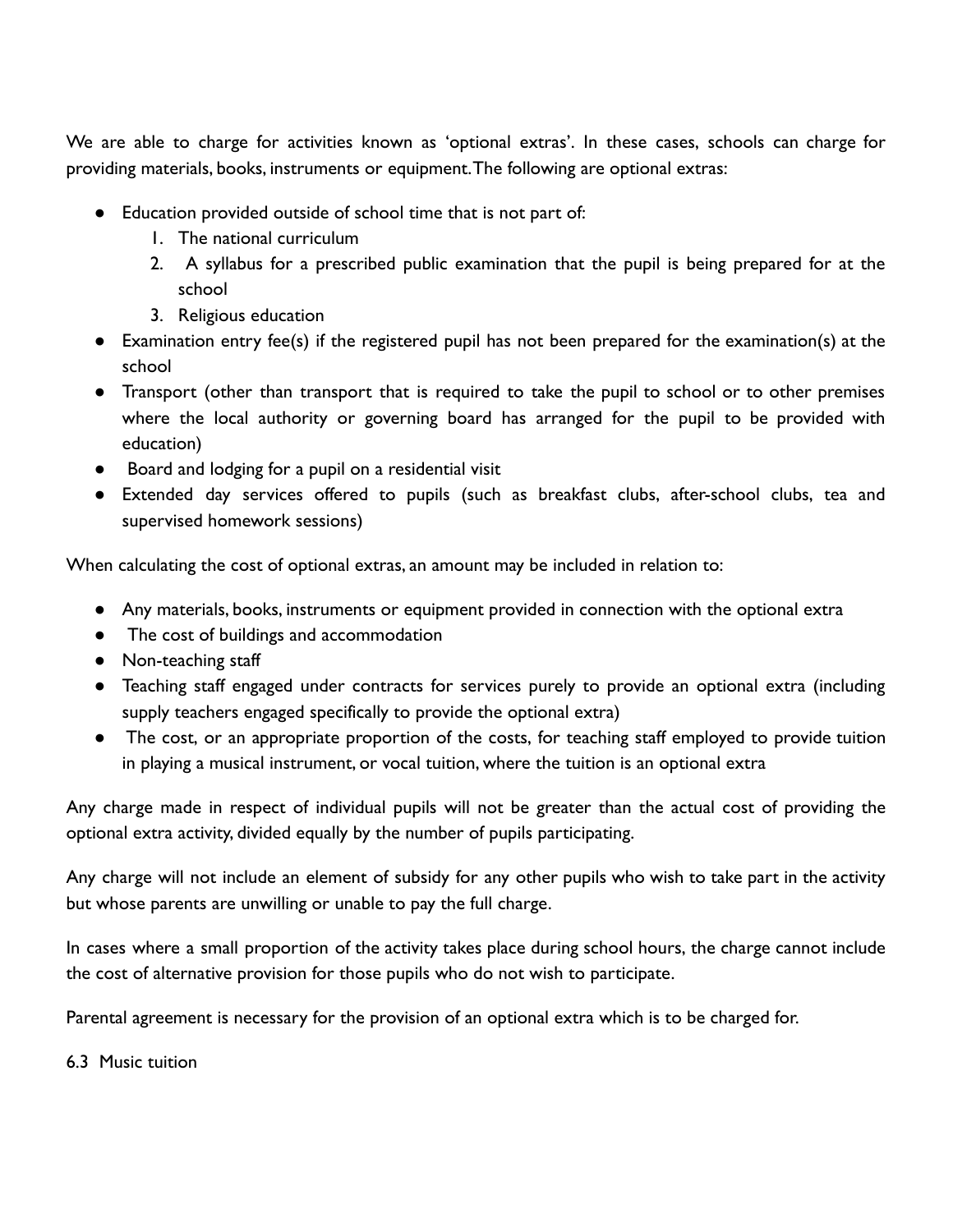Schools can charge for vocal or instrumental tuition provided either individually or to groups of pupils, provided that the tuition is provided at the request of the pupil's parent.

Charges may not exceed the cost of the provision, including the cost of the staff giving the tuition.

Charges cannot be made:

- If the teaching is an essential part of the national curriculum
- If the teaching is provided under the first access to the Key Stage 2 instrumental and vocal tuition programme
- For a pupil who is looked after by a local authority
- 6.4 Residential visits

We can charge for board and lodging on residential visits, but the charge must not exceed the actual cost.

## **7.Voluntary contributions**

As an exception to the requirements set out in section 5 of this policy, the school is able to ask for voluntary contributions from parents to fund activities during school hours which would not otherwise be possible.

Some activities for which the school may ask parents for voluntary contributions include:

- School trips and residential visits.
- **●** Individual / small group music tuition not requested by the pupils' parents, and which is not part of the national curriculum.

# **There is no obligation for parents to make any contribution, and no child will be excluded from an activity if their parents are unwilling or unable to pay**.

If the school is unable to raise enough funds for an activity or visit then it will be cancelled.

#### **8.Activities we charge for**

The school will charge for the following activities:

- **●** Any materials, books, instruments or equipment, where the child's parent wishes him or her to own them: Charged at cost.
- **●** Music and vocal tuition requested by the pupil's parent/carer: Charged at cost.
- **●** Hire of school facilities: Rates to be determined based on market conditions.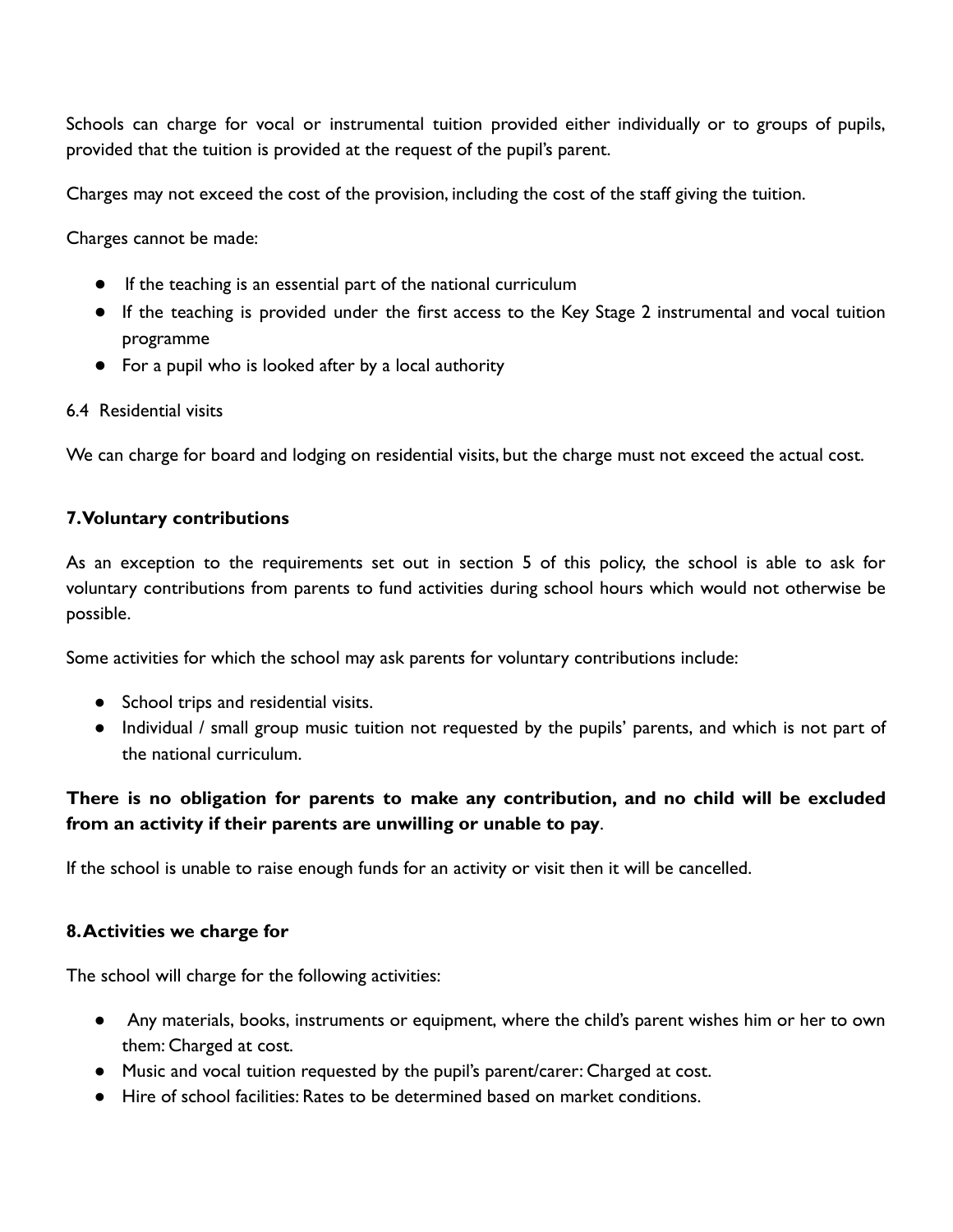- **●** Education provided outside of school time that is not part of:
	- **○** The national curriculum
	- **○** A syllabus for a prescribed public examination that the pupil is being prepared for at the school
	- **○** Religious education
- **●** Examination entry fee(s) where the registered pupil has not been prepared for the examination(s) at the school: Charged at cost.
- **●** Transport (other than transport that is required to take the pupil to school or to other premises where the governing board has arranged for the pupil to be provided with education): Charged at cost.
- **●** Board and lodging for a pupil on a residential visit: Charged at cost, to include accommodation and meals.
- **●** Extended day services offered to pupils (such as breakfast clubs, after-school clubs): Charged at cost, to include staff time and any other resources provided as part of the service.
- **●** School lunches for pupils not entitled to Free School Meals: Charged at cost to the school.

# **9. Remissions**

In some circumstances the school may not charge for items or activities set out in sections 6 and 8 of this policy.This will be at the discretion of the governing board and will depend on the activity in question.

9.1 Remissions for residential visits

Parents who can prove they are in receipt of any of the following benefits will be exempt from paying the cost of board and lodging for residential visits:

- Income Support
- Income-based Jobseeker's Allowance
- Income-related Employment and Support Allowance
- Support under part VI of the Immigration and Asylum Act 1999
- The guaranteed element of Pension Credit
- Child Tax Credit (provided that Working Tax Credit is not also received and the family's annual gross income does not exceed £16,190)
- Working Tax Credit run-on (this is paid for 4 weeks after an individual stops qualifying for Working Tax Credit
- Universal Credit (if the application was made on or after 1 April 2018, the family's income must be less than  $£7,400$  per year – after tax and not including any benefits)

## **10. Monitoring arrangements**